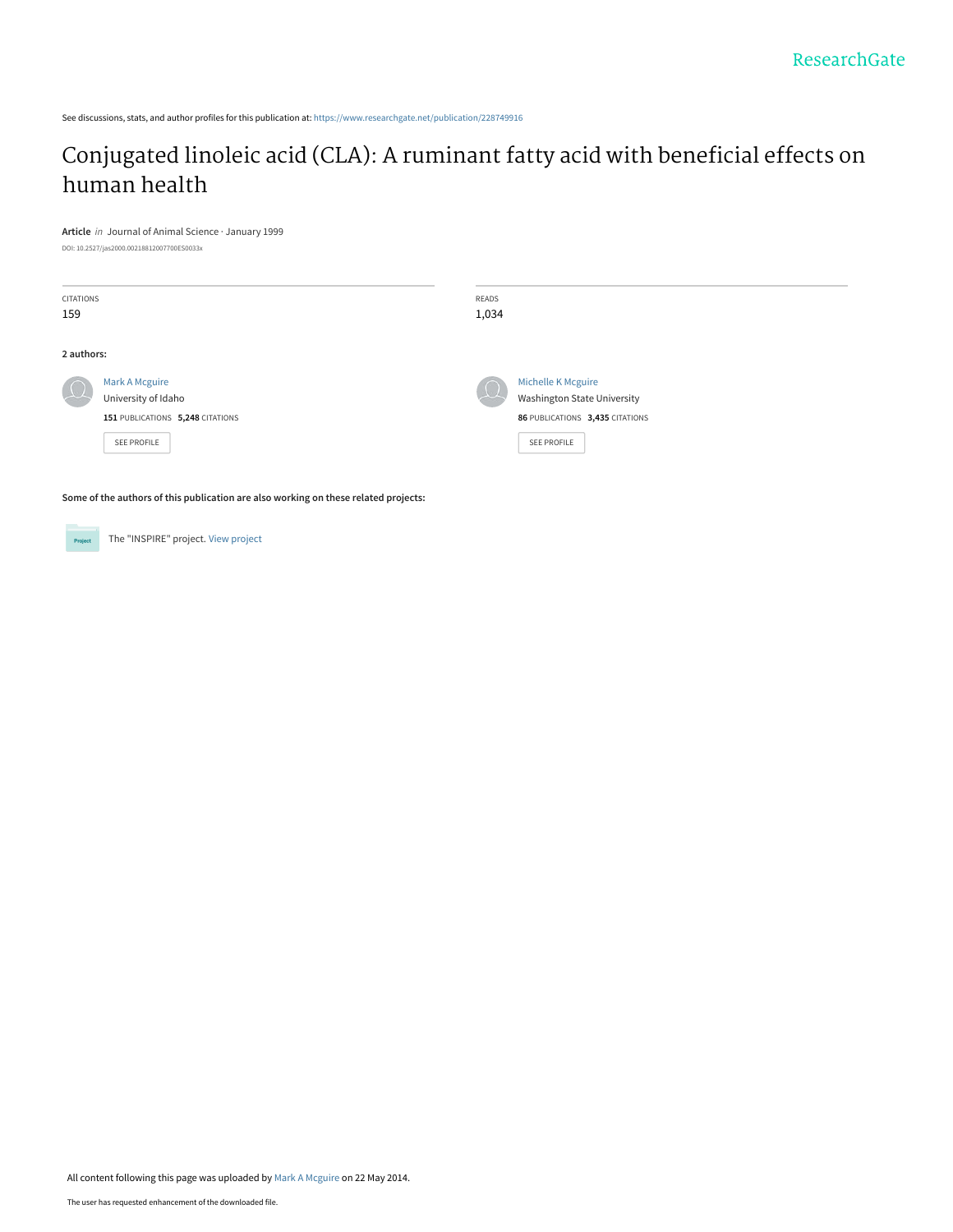

## M. A. McGuire and M. K. McGuire **human health Conjugated linoleic acid (CLA): A ruminant fatty acid with beneficial effects on**

*J ANIM SCI* 2000, 77:1-8.

http://jas.fass.org/content/77/E-Suppl/1.33 the World Wide Web at: The online version of this article, along with updated information and services, is located on



www.asas.org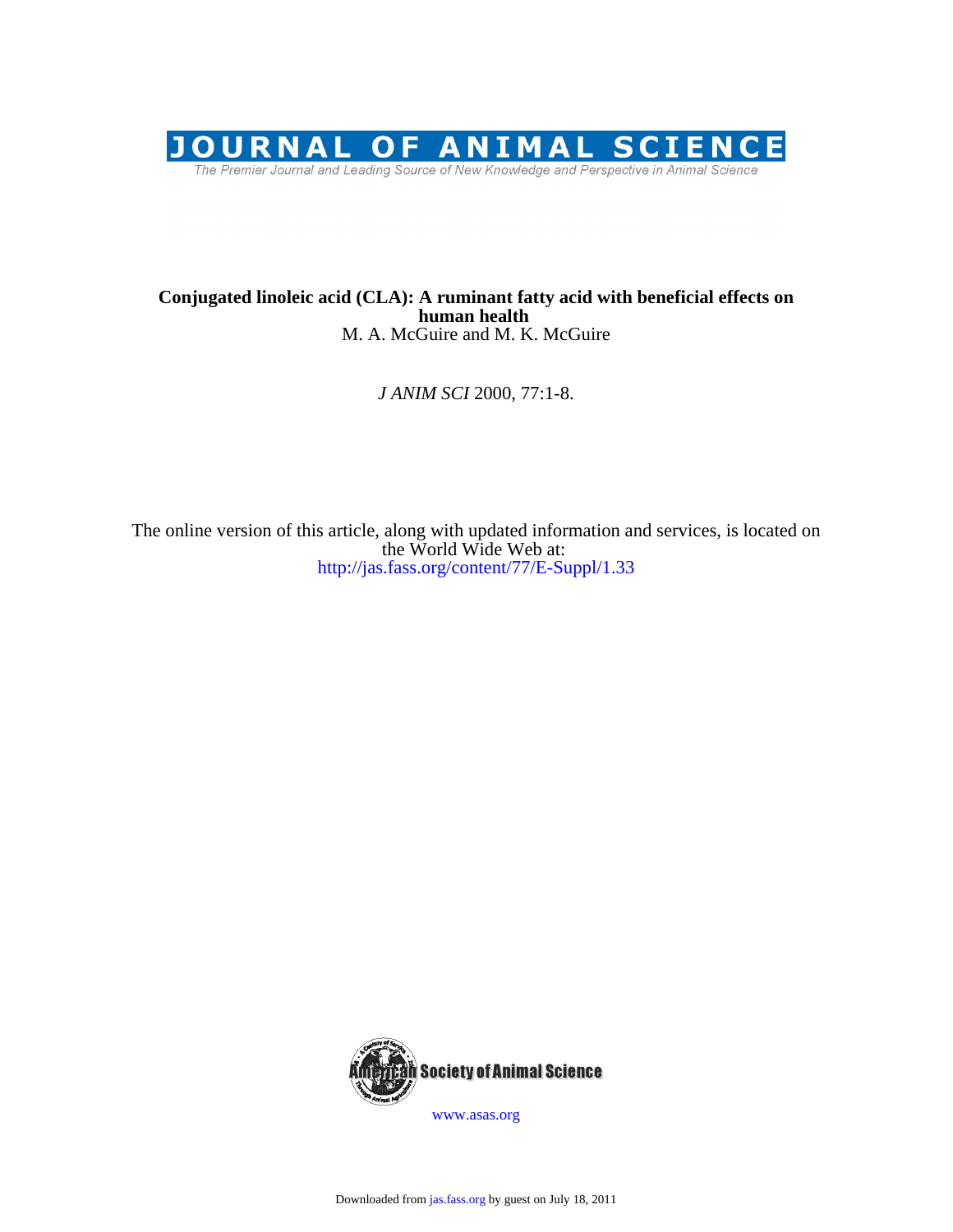## **Conjugated linoleic acid (CLA): A ruminant fatty acid with beneficial effects on human health**

**M. A. McGuire\* and M. K. McGuire†**

**\* Department of Animal and Veterinary Science, University of Idaho, Moscow 83844-2330 and † Department of Food Science and Human Nutrition, Washington State University, Pullman 99164-6376** 

#### **Abstract**

Conjugated linoleic acids (CLA) may influence the onset and severity of several chronic diseases, including various cancers, atherosclerosis, obesity, bone density loss, and diabetes. These findings are of special interest to the agriculture community, because dietary sources of CLA are almost exclusively beef and dairy products. Thus, a better understanding of the specific isomers and mechanisms responsible for these positive effects of CLA on human health would be both prudent and economically beneficial. To date, research related to the advantages of CLA consumption on human health has been conducted using experimental laboratory animals and cell culture systems. These data consistently show that relatively low levels of CLA can influence risk of cancer. Further, very recent investigations suggest that the predominate CLA isoform (*cis*-9, *trans*-11 CLA or rumenic acid) found in beef and milk fat possesses anticarcinogenic effects but does not alter body composition; the *trans*-10, *cis*-12 CLA has been shown to inhibit lipogenesis. Clearly, further work, especially using human subjects, will be required to characterize the potential benefits of CLA consumption on human health. Moreover, we suggest that foods naturally containing high amounts of CLA (e.g., beef and dairy products) be considered as meeting the definition of functional foods.

*Key Words: Conjugated Linoleic Acid, Humans, Diet, Cancer, Health, Fats*

#### **Introduction**

Diet is considered a contributing factor to the onset or progression of some cancers, such that epidemiological studies indicate diet composition may be related to 35% of human cancer deaths (Doll, 1992). A few substances in the human diet have been identified as anticarcinogens, but most are of plant origin and are only present in trace concentrations. However, conjugated linoleic acid (**CLA**), a component of ruminant fat, introduces an exciting twist to what we know about diet and cancer. Conjugated linoleic acid refers to a mixture of positional and geometric isomers of linoleic acid (18 carbons) with two double bonds separated by one single bond. Further, each double bond can be in the *cis* or *trans* configuration. Therefore, many forms of CLA are possible (Sehat et al., 1999; Yurawecz et al., 1999a, b), but the main form present in foods from ruminant animals is the *cis*-9, *trans*-11 CLA, which was recently given the trivial name rumenic acid (**RA**; Kramer et al., 1998a). The presence of this fatty acid in ruminant products arises from its formation in the rumen. Conjugated linoleic acid is unique among the naturally occurring anticarcinogens in that it is potent at extremely low levels and present in foods from ruminant animals. This review will address the potential health effects of CLA in humans. For more details on the regulation of CLA in milk and beef, see the review by Bauman et al. (2000).

## **CLA: Multiple Isomers and Multiple Biological Actions**

Proceedings of the American Society of Animal Science, 1999 © 2000 American Society of Animal Science There are many isomers of CLA, and the distribution of naturally occurring isomers is quite different from that commercially produced (Sehat et al., 1999; Yurawecz et al.,

1999a,b). This is important because it is the commercially produced mixes of CLA that have been generally used as the testing material for the cancer, atherosclerosis, growth, and diabetes experiments. Is it possible or probable that one isomer could cause such diverse metabolic events as reduction in tumor development or growth, protection of arterial walls from plaque formation, alterations in circulating lipoproteins and cholesterol, promotion of lean growth while diminishing fat deposition, and regulation of milk fat synthesis? It is unlikely that one isomer is responsible for all biological activities and, thus, future research and discussion concerning CLA isomers and their biological importance should focus on effects of each specific isomer. In fact, much current research concerning the effects of CLA is related to understanding the roles of individual isomers of CLA. This should be kept in mind throughout the remainder of this review.

#### **Potential Health Effects of Conjugated Linoleic Acid**

*CLA and Cancer.* The National Academy of Sciences (NRC, 1996) publication *Carcinogens and Anticarcinogens in the Human Diet* concluded that ". . . conjugated linoleic acid (CLA) is the only fatty acid shown unequivocally to inhibit carcinogenesis in experimental animals." The discovery that CLA can inhibit carcinogenesis was directed principally by Michael Pariza of the University of Wisconsin. He initially found a mutagenesis modulator as well as bacterial mutagens in methylene chloride extracts of fried ground beef (Pariza et al., 1979, 1983). The inhibitory activity was also present in raw ground beef, suggesting that it was not necessarily produced as a result of cooking (Pariza et al., 1979). Pariza and Hargraves (1985) then demonstrated that crude and partially purified modulator fractions from fried ground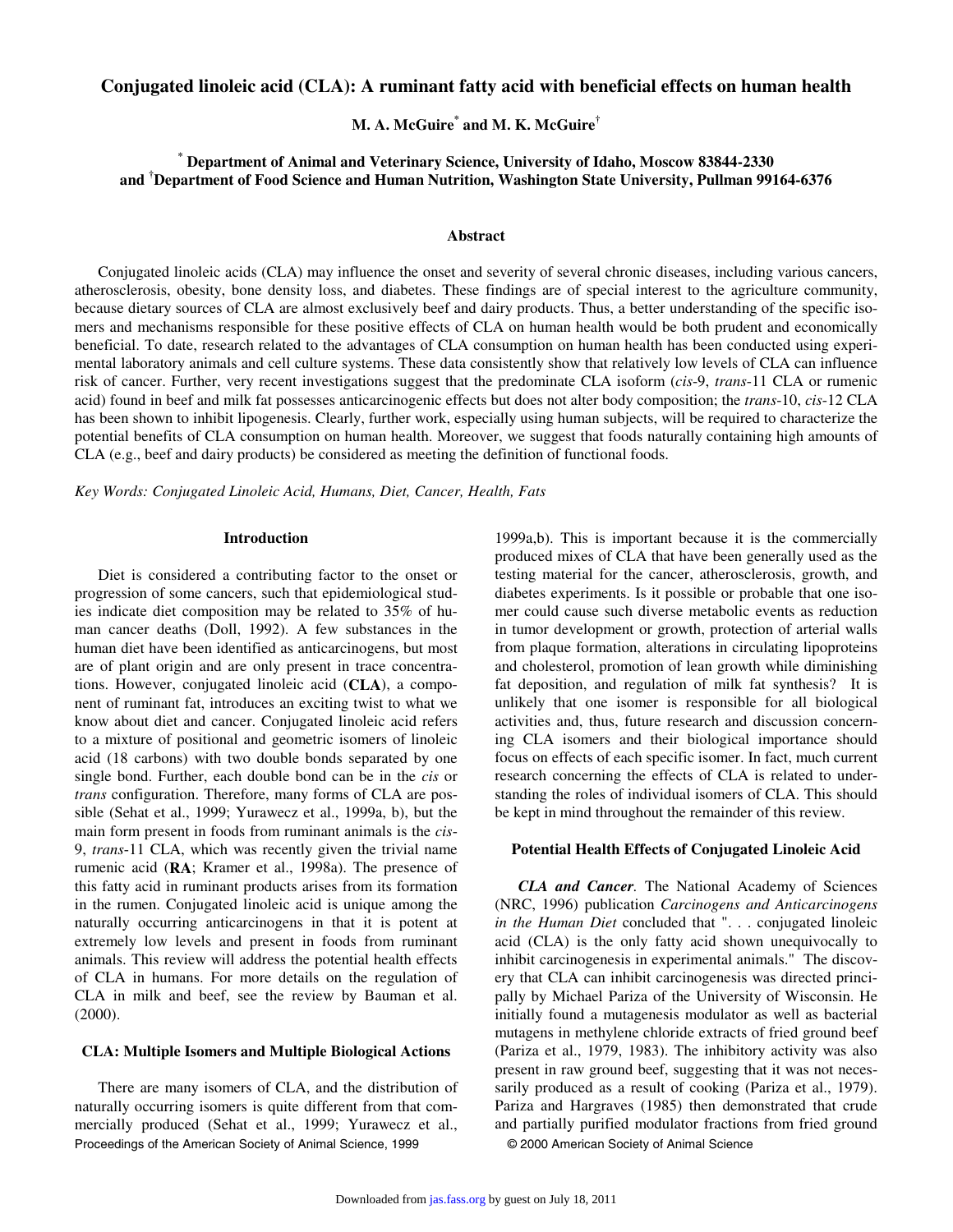beef inhibited the initiation of mouse epidermal tumors by 7,12-dimethylbenz[*a*]anthracene (**DMBA**) when applied to the skin 5 min before DMBA. Further purification of the modulator fractions led to discovery of the presence of derivatives of linoleic acid with conjugated double bonds (Ha et al., 1987). Topical application of CLA before DMBA and promotion by 12-*O*-tetradecanoylphorbol-13-acetate (**TPA**) reduced both the number of papillomas and the tumor incidence (Ha et al., 1987). Ha et al. (1990) then determined that mice gavaged with CLA and treated with benzo(*a*)pyrene had about 50% of the forestomach neoplasias and reduced tumor incidence.

The next series of important advances in the effects of CLA on cancer focused on prevention of mammary cancer. Ip et al. (1991) for the first time fed CLA as a part of a rat's diet and demonstrated an effect of dietary CLA on DMBAinduced mammary tumors. Ip et al. (1991) also reported a dose-dependent reduction in incidence and number of mammary tumors in rats fed CLA (Table 1). Further work (Ip et al., 1994) determined that even smaller concentrations of CLA were effective in reducing mammary tumor incidence and number; as little as 0.1% of the diet as CLA reduced the total number of mammary tumors present at autopsy (Figure 1). They also demonstrated that results were similar with either DMBA, a carcinogen that requires metabolic activation, or with methylnitrosourea (**MNU**), a direct alkylating agent. In this study, Ip et al. (1994) moved to shorter-term feeding studies in which CLA was fed only from weaning for about 5 wk during a period of rapid mammary development. Administration of carcinogen occurred at the end of the diet intervention, at which time all rats received the same diet devoid of CLA. Further evaluations of the effects of timing and duration of CLA consumption on mammary cancer have demonstrated that feeding of CLA during a period of rapid mammary development clearly protects against mammary cancer; however, continuous intake of CLA is required for inhibition of tumorigenesis when CLA feeding is started after MNU administration (Ip et al., 1995, 1997a). Ip et al. (1996) demonstrated that the protective effect of CLA on mammary cancer is independent of level and type (corn oil vs lard) of fat in the diet. Further, the suppression of mammary tumor formation by CLA was not influenced by intake of linoleic acid at dietary levels that promote mammary tumor formation (Ip et al., 1997b).

Recent evidence has also demonstrated that CLA is effective in reducing the growth of human breast (Visonneau et al., 1997) and prostate cancer cells (Cesano et al., 1998) implanted into immune-deficient animals. Evidence that dairy products can elicit prevention of cancer has been provided by recent investigations by Ip et al. (1999). Using the standard MNU mammary tumor model, Ip et al. (1999) fed rats from weaning until 50 d of age a diet without additional CLA or with CLA from various sources. Reduction in tumor incidence and number occurred regardless of whether the CLA was provided by commercial sources or through butter (Table 2). The *cis*-9, *trans*-11 CLA (i.e., RA) provided as the relatively pure isomer or in butter possessed the ability to inhibit cancer. This is the CLA isomer found naturally in dairy products and beef. Evidence of the anticarcinogenic properties for other isomers of CLA awaits appropriate experimentation.

*Mechanism of Action in the Prevention of Cancer.* Although the effects of CLA on carcinogenesis are dramatic, little information is available on the mechanisms by which CLA prevents or inhibits cancer. Scimeca et al. (1994) reviewed the effects of CLA on events associated with carcinogenesis. Their review pointed out that CLA has the potential to act at many points of cancer development, including tumorigenesis, promotion, mitogenesis, mutagenesis, carcinogen activation and detoxification, and signal transduction. Conjugated linoleic acid is also thought to have antioxidant capacity. More recent evidence suggests that CLA competes with linoleic acid in the biosynthesis of arachidonic acid, the precursor of eicosanoids, which is associated with tumor promotion. Banni et al. (1995) and Sebedio et al. (1997) have reported that CLA is metabolized to conjugated linolenic (18:3) and eicosatrienoic (20:3) acids as well as two isomers of arachidonic acid (20:4). The presence of these unusual isomers indicates that CLA can take part in desaturation and chain-elongation pathways. These intermediates may inhibit the synthesis of more commonly occurring eicosanoids. Further, Liu and Belury (1998) determined that CLA decreased prostaglandin E synthesis and altered arachidonate metabolism in cultured keratinocytes. It is logical that, as dramatic as the effect of CLA is on cancer, the range of mechanisms responsible for inhibition of tumor formation and development is broad and extensive.

*CLA and Atherosclerosis***.** Lee et al. (1994) demonstrated that rabbits fed an atherogenic diet providing 0.5 g CLA/d exhibited lower circulating LDL cholesterol and somewhat lower triglyceride concentrations. They also concluded from examination of the aortas that plaque development was reduced. Nicolosi et al. (1997) fed hamsters atherogenic diets containing varying levels of CLA and found reduced total circulating cholesterol concentrations. However, fatty streak formation was unaffected. A recent study (Munday et al., 1999) using the C57BL/6 mouse atherosclerosis model contradicts the work of Lee et al. (1994) and Nicolosi et al. (1997). Munday et al. (1999) reported that mice fed CLA had an increased serum HDL-cholesterol:total cholesterol ratio and lower serum triglycerides but increased development of aortic fatty streaks. Interestingly, recent epidemiological evidence shows no increase in risk of coronary heart disease with greater butter consumption, but intake of margarine, which lacks CLA, actually was associated with an increased risk of heart disease (Gillman et al., 1997). Thus, more studies are needed to determine whether CLA is beneficial or harmful in the development of atherosclerosis in humans.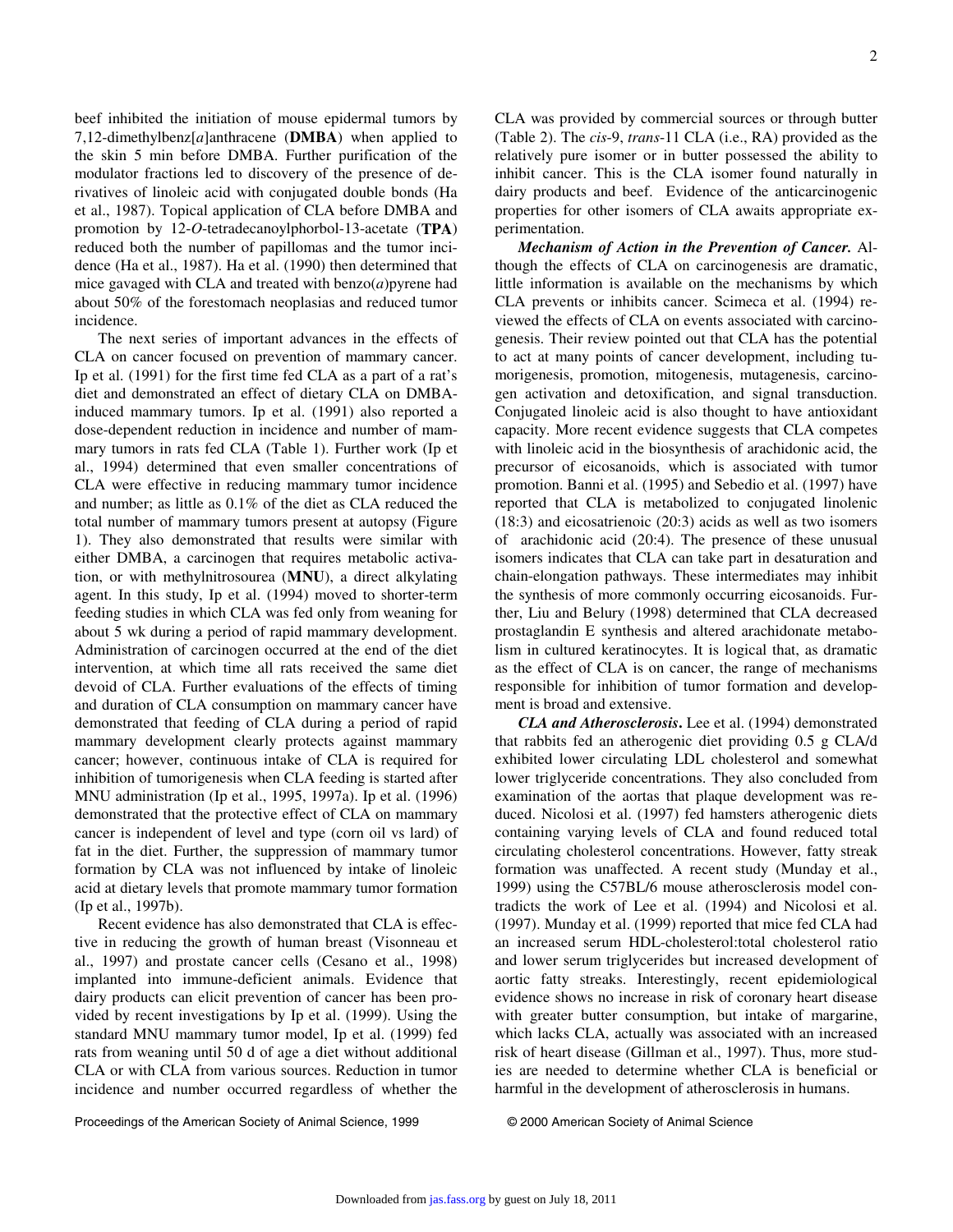3

*CLA and Nutrient Partitioning***.** Another biological phenomenon investigated more recently concerns alterations in growth and body composition. During periods of catabolic stress caused by endotoxin injections, chickens (Cook et al., 1993) and mice (Miller et al., 1994) lose less body weight when fed a diet containing CLA. These observations suggest that CLA could alter tissue loss. Chin et al. (1994) demonstrated that CLA may also affect tissue gain; rat pups nursing dams fed diets containing CLA were larger than pups nursing dams fed diets without CLA. Even though no consistent response in milk protein content was observed, the CLA content of rat milk was enriched in the dams fed CLA; fat content of the milk was not reported. Further, they (Chin et al., 1994) demonstrated that postnatal weight gains were increased 7% in rats fed CLA. Conversely, Belury and Kempa-Steczko (1997) noted slower growth rates in young adult mice fed CLA. Although body composition was not measured, lipid content of liver increased with greater CLA intake. More recent evidence now suggests that CLA may, in fact, alter body composition. Mice fed diets containing 0.5% CLA exhibited nearly 60% less fat with an almost 10% increase in protein (Park et al., 1997). Similar studies have demonstrated improved lean growth in growing pigs fed CLA-enriched diets (Ostrowska et al., 1999). Pork tissues normally contain only trace  $(< 0.1\%)$  concentrations of CLA; however, concentrations were enriched to between 1 to 6% in all tissues examined when pigs were fed a commercial CLA at 2% of the diet from 60 to 106 kg live weight (Kramer et al., 1998b). In the very near future, pork could become a source of CLA in the human diet if pork producers adopt the use of CLA as a tool to reduce backfat thickness. West et al. (1998) have also demonstrated a dramatic reduction in adipose depot weight in mice fed CLA. They attributed the decrease in adipose partly to reduced energy intake and increased metabolic rate. However, in a double-blind, placebocontrolled study in obese subjects, preliminary evidence of an alteration in body composition in humans due to CLA was not detected (Pariza, 1998). Further work is necessary to determine whether humans can alter their amount of lean or adipose tissue through dietary supplementation of CLA and, if so, which isomer is responsible for this effect.

Recent evidence demonstrates distinct differences between the *cis*-9, *trans*-11 and *trans*-10, *cis*-12 CLA isomers on lipid metabolism. Studies in mice (Park et al., 1999b) demonstrated that changes in body composition were attributable to the *trans*-10, *cis*-12 CLA but not to the *cis*-9, *trans*-11 isomer. Further, the *trans*-9, *trans*-11 isomer of CLA was without effect on body composition. In vitro, the *trans*-10, *cis*-12 CLA reduced lipoprotein lipase activity, intracellular triacylglycerol and glycerol, and enhanced glycerol release into the medium (Park et al., 1999b), but the *cis*-9, *trans*-11 and *trans*-9, *trans*-11 failed to affect these components. Commercial mixtures of CLA infused into the abomasum of lactating cows dramatically reduced milk fat percentage and hence lipogenesis (Chouinard et al., 1999; Bauman et al., 2000). Recently, Baumgard et al. (2000) reported that the active isomer of CLA causing milk fat depression (decreased mammary lipogenesis) was the *trans*-10, *cis*-12 CLA; no effects were detected with infusion of *cis*-9, *trans*-11 CLA. Finally, the expression (Lee et al., 1998) or activity (Bretillon et al., 1999) of hepatic stearoyl-CoA desaturase was not altered by the *cis*-9, *trans*-11 CLA but the activity (Bretillon et al., 1999) of the enzyme was reduced by the *trans*-10, *cis*-12 isomer of CLA. Clearly, all isomers of CLA are not equal with respect to lipid metabolism. Further data are needed before making similar statements with regard to other biological effects of CLA.

*CLA and Diabetes.* Feeding of CLA to rats prone to developing diabetes normalized glucose tolerance and improved hyperinsulinemia as effectively as currently used medications (Houseknecht et al., 1998). The CLA was a mixture containing approximately 90% isomers of CLA with 42% *cis*-9, *trans*-11 and *trans*-9, *cis*-11 CLA, 43.5% *trans*-10, *cis*-12 CLA, 1% *cis*-9, *cis*-11 CLA, 1% *cis*-10, *cis*-12 CLA, 1.5% *trans*-9, *trans*-11 and *trans*-10, *trans*-12 CLA, 0.5% linoleic acid, 5.5% oleic acid, and 5% unidentified compounds. These fatty acids were fed at 1.5% (by weight) of the diet for 2 wk. The study was short-term and needs to be replicated and extended before the results can be applied to human health. Nonetheless, if CLA can improve glucose homeostasis and inhibit body fat accretion as demonstrated in mice, rats, and pigs, then CLA may be beneficial to humans prone to diabetes. This remains an exciting area of research.

*CLA and the Immune System***.** Previous work (Cook et al., 1993; Miller et al., 1994) suggesting that CLA affected growth and body composition also demonstrated that this effect may have been mediated through the immune system. In their work with rats, Cook et al. (1993) determined that CLA enhanced a T-cell-dependent response to intradermal foot pad injections of phytohemagglutinin. Splenocytes from mice fed CLA had increased blastogenesis to phytohemagglutinin (Miller et al., 1994). These findings have been confirmed by others (Chew et al., 1997; Wong et al., 1997), and further research (Cook and Pariza, 1998) is evaluating the impact of CLA on autoimmune disorders and type I hypersensitivity (allergic reactions).

*CLA and Bone***.** Finally, research indicates that CLA may play a role in bone health. Li and Watkins (1998) have demonstrated that through altered fatty acid composition and  $PGE<sub>2</sub>$  production in bone organ cultures, CLA isomers have the potential to influence bone formation and resorption.

## **Dietary Sources of CLA**

Even though other CLA isomers can be found in foods for humans, traditionally the predominate form has been RA. Rumenic acid represents greater than 80% of the CLA present in milk fat and over 75% of the CLA present in beef fat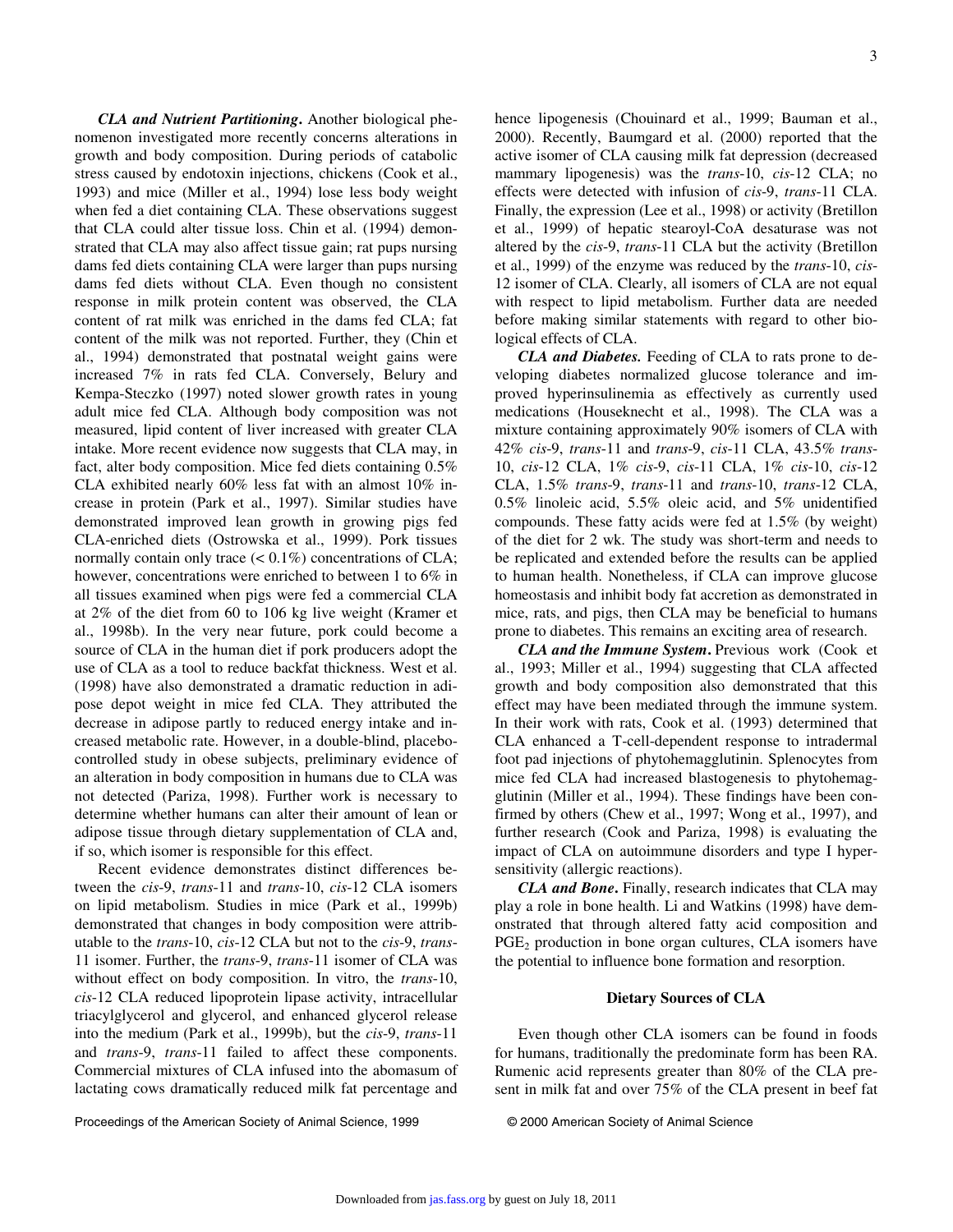(Chin et al., 1992; McGuire et al., 1999; Sehat et al., 1999; Yurawecz et al., 1999a). Numerous publications have focused on the concentration of CLA in foods (see McGuire et al., 1999). However, it is recognized that the CLA and RA contents of most foods are somewhat variable due to differences mainly in environmental conditions and diet of the originating ruminant species (Bauman et al., 2000). Using various methodologies, estimates of RA intake have ranged from 50 to 1,000 mg/d (see McGuire et al., 1999). However, most estimates of dietary intake of RA are 50 to 250 mg/d in the United States and 350 to 430 mg/d in Germany (McGuire et al., 1999). Reported differences in RA intake probably relate to higher fat consumption in some populations (e.g., Germany) as well as higher concentrations of RA in foods found in some regions (McGuire et al., 1999). Sources of RA in the American diet are primarily dairy and beef products (Figure 2). However, CLA as well as RA intake can now be increased by the ingestion of industrially produced CLA supplements available from "health food" stores. Unfortunately, these supplements also provide other CLA isomers, as well as additional identified and unidentified fatty acids. These products have been available for over 4 yr, and although the supplements are marketed for their potential role as promoters of lean body mass accretion in body builders, there are few data to support that claim.

## **Should We Fortify or Enrich Foods with CLA or Rumenic Acid?**

We have examined the presence of CLA in human milk and infant formula (McGuire et al., 1997). Human milk contained more CLA than did all brands of infant formula tested; over 80% of the CLA present was RA. Because of the potential for altered growth and body composition, it may be important to fortify infant formula with CLA. For people of other ages, beef and dairy products are the predominate sources of RA in the diet (McGuire et al., 1999). Greater consumption of foods rich in RA increases circulating concentrations of RA (Britton et al., 1992; Huang et al., 1994). Further, in lactating women consuming large quantities of dairy products and beef, the concentration of RA in their milk was increased compared to when the women consumed little dairy or beef products (Park et al., 1999a), again confirming the importance of intake in determining human RA status.

The species of bacteria that make CLA from linoleic acid can be found in the human colon (Brown and Moore, 1960). To determine whether the circulating status of CLA can be altered by consumption of linoleic acid, Herbel et al. (1998) fed subjects an oil and vinegar dressing for 6 wk that increased linoleic acid consumption 2.5-fold. However, at the end of the dietary intervention, no change in circulating concentration of CLA was detected. This suggests that CLA may need to be present in the diet of humans to affect CLA status.

However, new evidence suggests that *cis*-9, *trans*-11 CLA is produced within mammalian tissues through the conversion of *trans*-11 18:1 (vaccenic acid) by the action of Δ-9 desaturase (Santora et al., 2000). It is possible the humans may utilize that pathway to produce their own CLA. Again though, the principal substrate for the reaction, *trans* vaccenic acid, is a fatty acid of ruminant origin (Wolff et al., 1998), so benefits to humans would come from consuming beef and dairy products.

### **Does the Presence of CLA Make Dairy Products and Beef Functional Foods?**

One question of interest is whether we should strive to increase the natural CLA content of beef and dairy products or just focus on greater consumption of those products currently available. Data published by Knekt et al. (1996) show clearly that only minor increases in consumption of milk (e.g., two servings/day or an equivalent of 55 mg/d additional RA) are associated with a decrease in the risk of breast cancer. Therefore, it may not be necessary to alter RA content of beef and dairy products to benefit human health. However, basal intake of RA was approximately 300 mg/d (Knekt et al., 1996). This has significant implications to Americans, because RA intake has been estimated to be only 50 mg/d in some groups of American adults (McGuire et al., 1999). Thus, it may be more reasonable that we focus simply on increasing the basal intakes of dairy products and beef in the United States without altering total caloric intake. For example, if butter were substituted for margarine in the current American diet, RA intake would increase approximately 50 mg/d. In summary, the recent data of Ip et al. (1999) demonstrating the anticarcinogenic property of RA coupled with the epidemiological data of Knekt et al. (1996) and the initial work of Pariza and Hargraves (1985) using extracts of grilled ground beef suggest strongly that dairy products and beef have the ability to reduce breast or skin cancer. Thus, foods containing significant amounts of RA should be considered functional foods.

#### **Implications**

Conjugated linoleic acids (CLA) are potent anticarcinogens. Until recently, however, it has not been known which of the CLA isomers possessed the ability to inhibit cancer. Recent data have demonstrated that the *cis*-9, *trans*-11 18:2 (rumenic acid) isomer, the predominate form of CLA found in foods from ruminant animals, contains anticarcinogenic properties. Because of the presence of this potent anticarcinogen, foods such as dairy and beef products should be considered functional foods.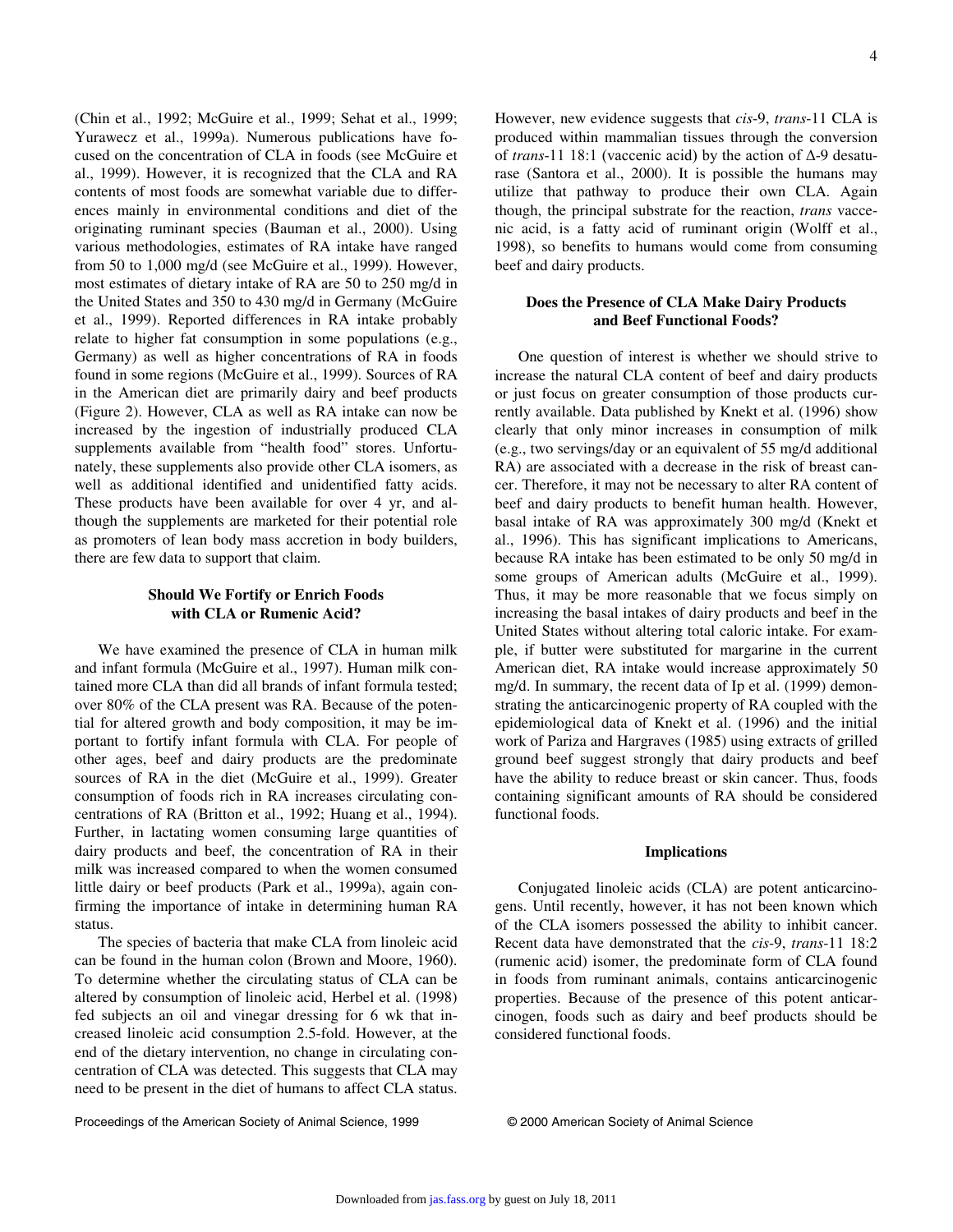#### **Literature Cited**

- Banni, S., B. W. Day, R. W. Evans, F. P. Corongiu, and B. Lombardi. 1995. Detection of conjugated diene isomers of linoleic acid in liver lipids of rats fed a choline-devoid diet indicates that the diet does not cause lipoperoxidation. J. Nutr. Biochem. 6: 281-289.
- Bauman, D. E., L. H. Baumgard, B. A. Corl, and J. M. Griinari. 2000. Biosynthesis of conjugated linoleic acid in ruminants. Proc. Am. Soc. Anim. Sci., 1999. Available at: http://www.asas.org/jas/symposia/proceedings (In press).
- Baumgard, L. H., B. A. Corl, D. A. Dwyer, A. Saebø, and D. E. Bauman. 2000. Identification of the conjugated linoleic acid isomer that inhibits milk fat synthesis. Am. J. Physiol. 278:R179- R184.
- Belury, M. A., and A. Kempa-Steczko. 1997. Conjugated linoleic acid modulates hepatic lipid composition in mice. Lipids 32:199- 204.
- Bretillon, L., J. M. Chardigny, S. Grégoire, O. Berdeaux, and J. L. Sébédio. 1999. Effects of conjugated linoleic acid isomers on the hepatic microsomal desaturation activities *in vitro*. Lipids 34:965-969.
- Britton, M., C. Fong, D. Wickens, and J. Yudkin. 1992. Diet as a source of phospholipid esterified 9,11-octadecadienoic acid in humans. Clin. Sci. 83:97-101.
- Brown, D.W., and W.E.C. Moore. 1960. Distribution of *Butyrivibrio fibrisolvens* in nature. J. Dairy Sci. 43:1570-1574.
- Cesano, A., S. Visonneau, J.A. Scimeca, D. Kritchevsky, and D. Santoli. 1998. Opposite effects of linoleic acid and conjugated linoleic acid on human prostatic cancer in SCID mice. Anticancer Res. 18:833-838.
- Chew, B. P., T. S. Wong, T. D. Shultz, and N. S. Magnuson. 1997. Effects of conjugated dienoic derivatives of linoleic acid and beta-carotene in modulating lymphocyte and macrophage function. Anticancer Res. 17:1099-1106.
- Chin, S. F., W. Liu, J. M. Storkson, Y. L. Ha, and M. W. Pariza. 1992. Dietary sources of conjugated dienoic isomers of linoleic acid, a newly recognized class of anticarcinogens. J. Food Comp. Anal. 5:185-197.
- Chin, S. F., J. M. Storkson, K. J. Albright, M. E. Cook, and M. W. Pariza. 1994. Conjugated linoleic acid is a growth factor for rats as shown by enhanced weight gain and improved feed efficiency. J. Nutr. 124:2344-2349.
- Chouinard, P. Y., L. Corneau, A Sæbø, and D. E. Bauman. 1999. Milk yield and composition during abomasal infusion of conjugated linoleic acids in dairy cows. J. Dairy Sci. 82:2737-2745.
- Cook, M. E., C. C. Miller, Y. Park, and M. Pariza. 1993. Immune modulation by altered nutrient metabolism: Nutritional control of immune-induced growth depression. Poult. Sci. 72:1301-1305.
- Cook, M. E., and M. W. Pariza. 1998. The role of conjugated linoleic acid (CLA) in health. Int. Dairy J. 8:459-462.
- Doll, R. 1992. The lessons of life: Keynote address to the nutrition and cancer conference. Cancer Res. 52:2024S-2029S.
- Gillman, M. W., L. A. Cupples, D. Gagnon, B. E. Millen, R. C. Ellison, and W. P. Castelli. 1997. Margarine intake and subsequent coronary heart disease in men. Epidemiology 8:1441-149.
- Ha, Y. L., N. K. Grimm, and M. W. Pariza. 1987. Anticarcinogens from fried ground beef: Heat-altered derivatives of linoleic acid. Carcinogenesis 8:1881-1887.
- Ha, Y. L., J. Storkson, and M. W. Pariza. 1990. Inhibition of  $benzo(a)$  pyrene-induced forestomach neoplasia by conjugated dienoic derivatives of linoleic acid. Cancer Res. 50:1097-1101.
- Herbel, B. K., M. K. McGuire, M. A. McGuire, and T. D. Shultz. 1998. Safflower oil consumption does not increase plasma conjugated linoleic acid concentrations in humans. Am. J. Clin. Nutr. 67:332-337.
- Houseknecht, K. L., J. P. Vanden Heuvel, S. Y. Moya-Camarena, C. P. Portocarrero, L. W. Peck, K. P. Nickel, and M. A. Belury. 1998. Dietary conjugated linoleic acid normalizes impaired glucose tolerance in the Zucker diabetic fatty *fa*/*fa* rat. Biochem. Biophys. Res. Commun. 244:678-682.
- Huang, Y.-C., L. O. Luedecke, and T. D. Shultz. 1994. Effect of cheddar cheese consumption on plasma conjugated linoleic acid concentrations in men. Nutr. Res. 14:373-386.
- Ip, C., S. Banni, E. Angioni, G. Carta, J. McGinley, H. J. Thompson, D. Barbano, and D. Bauman. 1999. Alterations in rat mammary gland leading to a reduction in cancer risk by conjugated linoleic acid (CLA)-enriched butter fat. J. Nutr. 129:2135-2142.
- Ip, C., S. P. Briggs, A. D. Haegele, H. J. Thompson, J. Storkson, and J. A. Scimeca. 1996. The efficacy of conjugated linoleic acid in mammary cancer prevention is independent of the level or type of fat in the diet. Carcinogenesis 17:1045-1050.
- Ip, C., S.F. Chin, J. A. Scimeca, and M. W. Pariza. 1991. Mammary cancer prevention by conjugated dienoic derivative of linoleic acid. Cancer Res. 51:6118-6124.
- Ip, C., C. Jiang, H. J. Thompson, and J. A. Scimeca. 1997a. Retention of conjugated linoleic acid in the mammary gland is associated with tumor inhibition during the post-initiation phase of carcinogenesis. Carcinogenesis 18:755-759.
- Ip, C., and J. A. Scimeca. 1997b. Conjugated linoleic acid and linoleic acid are distinctive modulators of mammary carcinogenesis. Nutr. Cancer 27:131-135.
- Ip, C., J. A. Scimeca, and H. Thompson. 1995. Effect of timing and duration of dietary conjugated linoleic acid on mammary cancer prevention. Nutr. Cancer 24:241-247.
- Ip, C., M. Singh, H. J. Thompson, and J. A. Scimeca. 1994. Conjugated linoleic acid suppresses mammary carcinogenesis and proliferative activity of the mammary gland in the rat. Cancer Res. 54:1212-1215.
- Knekt, P., R. Järvinen, R. Seppänen, E. Pukkala, and A. Aromaa. 1996. Intake of dairy products and the risk of breast cancer. Br. J. Cancer 73:687-691.
- Kramer, J. K. G., P. W. Parodi, R. G. Jensen, M. M. Mossoba, M. P. Yurawecz, and R. O. Adlof. 1998a. Rumenic acid: a proposed common name for the major conjugated linoleic acid isomer found in natural products. Lipids 33:835.
- Kramer, J. K. G., N. Sehat, M. E. R. Dugan, M. M. Mossoba, M. P.Yurawecz, J. A. G. Roach, K. Eulitz, J. L. Aalhus, A. L. Schaefer, and Y. Ku. 1998b. Distributions of conjugated linoleic acid (CLA) isomers in tissue lipid classes of pigs fed a commercial CLA mixture determined by gas chromatography and silver ion-high-performance liquid chromatography. Lipids 33:549- 558.
- Lee, K. N., D. Kritchevsky, and M. W. Pariza. 1994. Conjugated linoleic acid and atherosclerosis in rabbits. Atherosclerosis 108:19-25.
- Lee, K. N., M. W. Pariza, and J. M Ntambi. 1998. Conjugated linoleic acid decreases hepatic stearoyl-CoA desaturase mRNA expression. Biochem. Biophys. Res. Commun. 248:817-821.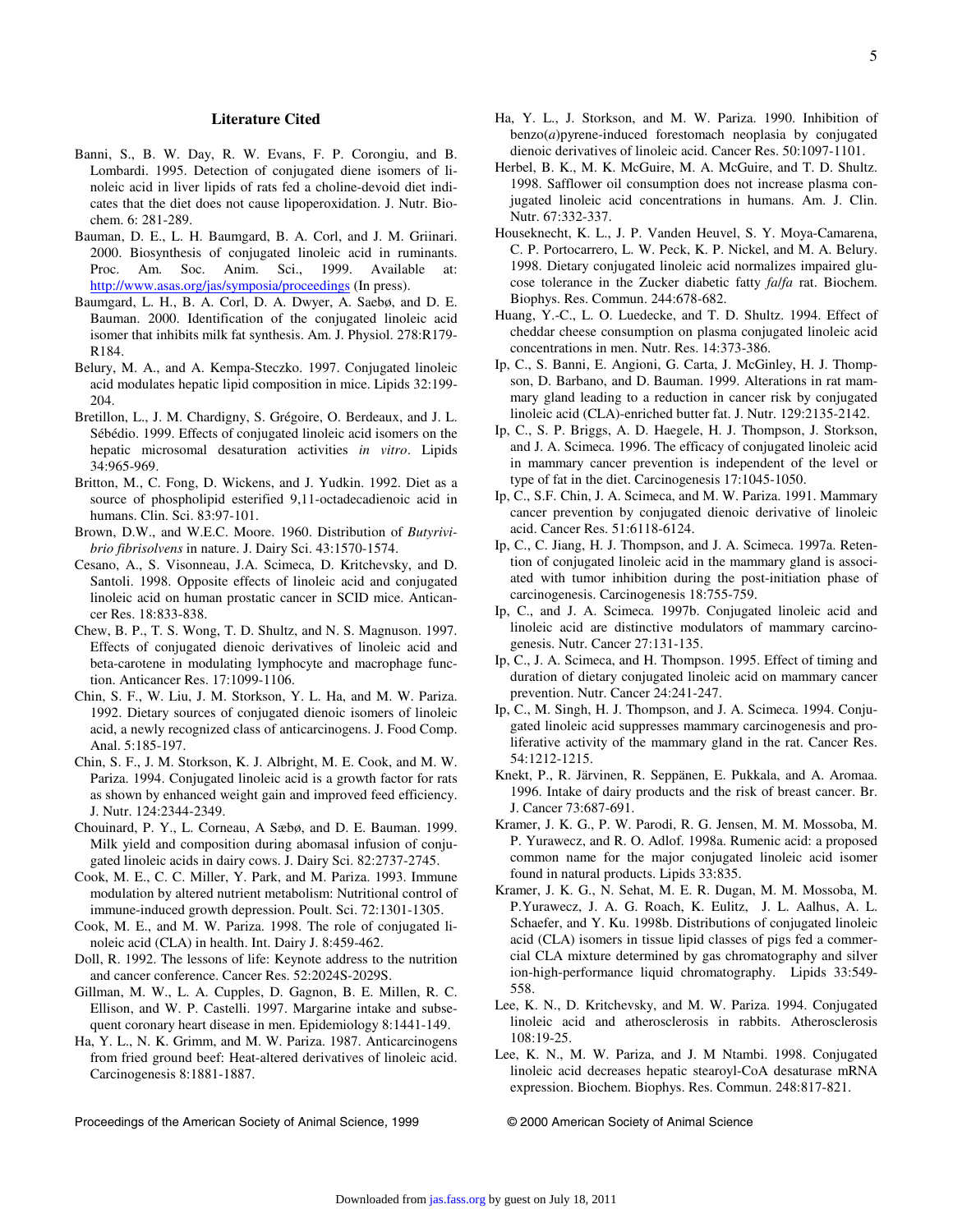- Li, Y., and B. A. Watkins. 1998. Conjugated linoleic acids alter bone fatty acid composition and reduce *ex vivo* prostaglandin E<sub>2</sub> biosynthesis in rats fed n-6 or n-3 fatty acids. Lipids 33:417-425.
- Liu, K.-L., and M. A. Belury. 1998. Conjugated linoleic acid reduces arachidonic acid content and  $PGE<sub>2</sub>$  synthesis in murine keratinocytes. Cancer Lett. 127:15-22.
- McGuire, M. K., M. A. McGuire, K. Ritzenthaler, and T. D. Shultz. 1999. Dietary sources and intakes of conjugated linoleic acid intake in humans. In: M.P. Yurawecz, M. M. Mossoba, M. W. Pariza, and G. J. Nelson (ed.) Advances in Conjugated Linoleic Acid Research. vol. 1. pp 369-377. AOCS Press, Champaign, IL.
- McGuire, M. K., Y. S. Park, R. A. Behre, L. Y. Harrison, T. D. Shultz, and M. A. McGuire. 1997. Conjugated linoleic acid concentrations of human milk and infant formula. Nutr. Res. 17:1277-1283.
- Miller, C. C., Y. Park, M. W. Pariza, and M. E. Cook. 1994. Feeding conjugated linoleic acid to animals partially overcomes catabolic responses due to endotoxin injection. Biochem. Biophys. Res. Commun. 198:1107-1112.
- Munday, J. S., K. G. Thompson, and K. A. C. James. 1999. Dietary conjugated linoleic acids promote fatty streak formation in the C57BL/6 mouse atherosclerosis model. Br. J. Nutr. 81:251-255.
- NRC. 1996. Carcinogens and Anticarcinogens in the Human Diet. National Academy Press, Washington, DC.
- Nicolosi, R. J., E. J. Rogers, D. Kritchevsky, J. A. Scimeca, and P. J. Huth. 1997. Dietary conjugated linoleic acid reduces plasma lipoproteins and early aortic atherosclerosis in hypercholesterolemic hamsters. Artery 22:266-277.
- Ostrowska, E., M. Muralitharan, R. F. Cross, D. E. Bauman, and F. R. Dunshea. 1999. Dietary conjugated linoleic acids increase lean tissue and decrease fat deposition in growing pigs. J Nutr. 129:2037-2042.
- Pariza, P. W. 1998. CLA: Background and clinical studies on body fat reduction. In: Proc. of the Toxicology Forum. pp 233-239. The Toxicology Forum Inc., Washington, D.C.
- Pariza, P. W., S. H. Ashoor, F. S. Chu, and D. B. Lund. 1979. Effects of temperature and time on mutagen formation in panfried hamburger. Cancer Lett. 7:63-69.
- Pariza, P. W., and W. A. Hargraves. 1985. A beef-derived mutagenesis modulator inhibits initiation of mouse epidermal tumors by 7,12-dimethylbenz[a]anthracene. Carcinogenesis 6:591-593.
- Pariza, P. W., L. J. Loretz, J. M. Storkson, and N. C. Holland. 1983. Mutagens and modulator of mutagenesis in fried ground beef. Cancer Res. (Suppl.) 43:2444s-2446s.
- Park, Y., K. J. Albright, W. Liu, J. M. Storkson, M. E. Cook, and M. W. Pariza. 1997. Effect of conjugated linoleic acid on body composition in mice. Lipids 32:853-858.
- Park, Y., M. K. McGuire, R. Behre, M. A. McGuire, M. A. Evans, and T. D. Shultz. 1999a. High fat dairy product consumption increases Δ9c,11t-18:2 (rumenic acid) and total lipid concentrations of human milk. Lipids 34:543-549.
- Park, Y., J. M. Storkson, K. J. Albright, W. Liu, and M. W. Pariza. 1999b. Evidence that the *trans*-10, *cis*-12 isomer of conjugated linoleic acid induces body composition changes in mice. Lipids 34:235-241.
- Santora, J. E., D. L. Palmquist, and K. L. Roehrig. 2000. *Trans*vaccenic acid is desaturated to conjugated linoleic acid in mice. J. Nutr. 130:208-215.
- Scimeca, J.A., H.J. Thompson, and C. Ip. 1994. Effect of conjugated linoleic acid on carcinogenesis. In: Diet and Breast Cancer. pp 59-65. Plenum Press, New York.
- Sebedio, J. L., P. Juaneda, G. Dobson, I. Ramilison, J. D. Martin, and J. M. Chardigny. 1997. Metabolites of conjugated isomers of linoleic acid (CLA) in the rat. Biochim. Biophys. Acta 1345:5- 10.
- Sehat, N., J. K. G. Kramer, M. M. Mossoba, M. P. Yurawecz, J. A. G. Roach, K. Eulitz, K. M. Morehouse, and Y. Ku. 1999. Identification of conjugated linoleic acid isomers in cheese by gas chromatography, silver ion high performance liquid chromatography and mass spectral reconstructed ion profiles. Comparison of chromatographic elution sequences. Lipids 33:963-971.
- Visonneau, S., A. Cesano, S.A. Tepper, J.A. Scimeca, D. Santoli, and D. Kritchevsky. 1997. Conjugated linoleic acid suppresses the growth of human breast adenocarcinoma cells in SCID mice. Anticancer Res. 17:969-974.
- West, D. B., J. P. Delany, P. M. Camet, F. B. Alycia, A. Truett, and J. Scimeca. 1998. Effects of conjugated linoleic acid on body fat and energy metabolism in the mouse. Am. J. Physiol. 275: R667- R672.
- Wolff, R. L., D. Precht, and J. Molkentin. 1998. Occurrence and distribution profiles of *trans*-18:1 acids in edible fats of natural origin. In: *Trans* Fatty Acids in Human Nutrition. pp 1-33. The Oily Press, Dundee, Scotland.
- Wong, M. W., B. P. Chew, T. S. Wong, H. L. Hosick, T. D. Boylston, and T. D. Shultz. 1997. Effects of dietary conjugated linoleic acid on lymphocyte function and growth of mammary tumors in mice. Anticancer Res. 17:987-993.
- Yurawecz, M. P., J. A. G. Roach, N. Sehat, M. M Mossoba, J. K. G. Kramer, J. Fritsche, H. Steinhart, and Y. Ku. 1999a. A new conjugated linoleic acid isomer, 7 *trans*, 9 *cis*-octadecadienoic acid, in cow milk, cheese, beef and human milk and adipose tissue. Lipids 33:803-809.
- Yurawecz, M. P., N. Sehat, M. M Mossoba, J. A. G. Roach, J. K. G. Kramer, and Y. Ku. 1999b. Variations in isomer distribution in commercially available conjugated linoleic acid. Fett/Lipid 101:277-282.

#### **Notes**

- 1. Publication of the Idaho Agric. Exp. Sta. No. 00A02.
- 2. Correspondence: P.O. Box 442330 (phone: (208) 885- 7683; fax: (208) 885-6420; E-mail: mmcguire@uidaho.edu).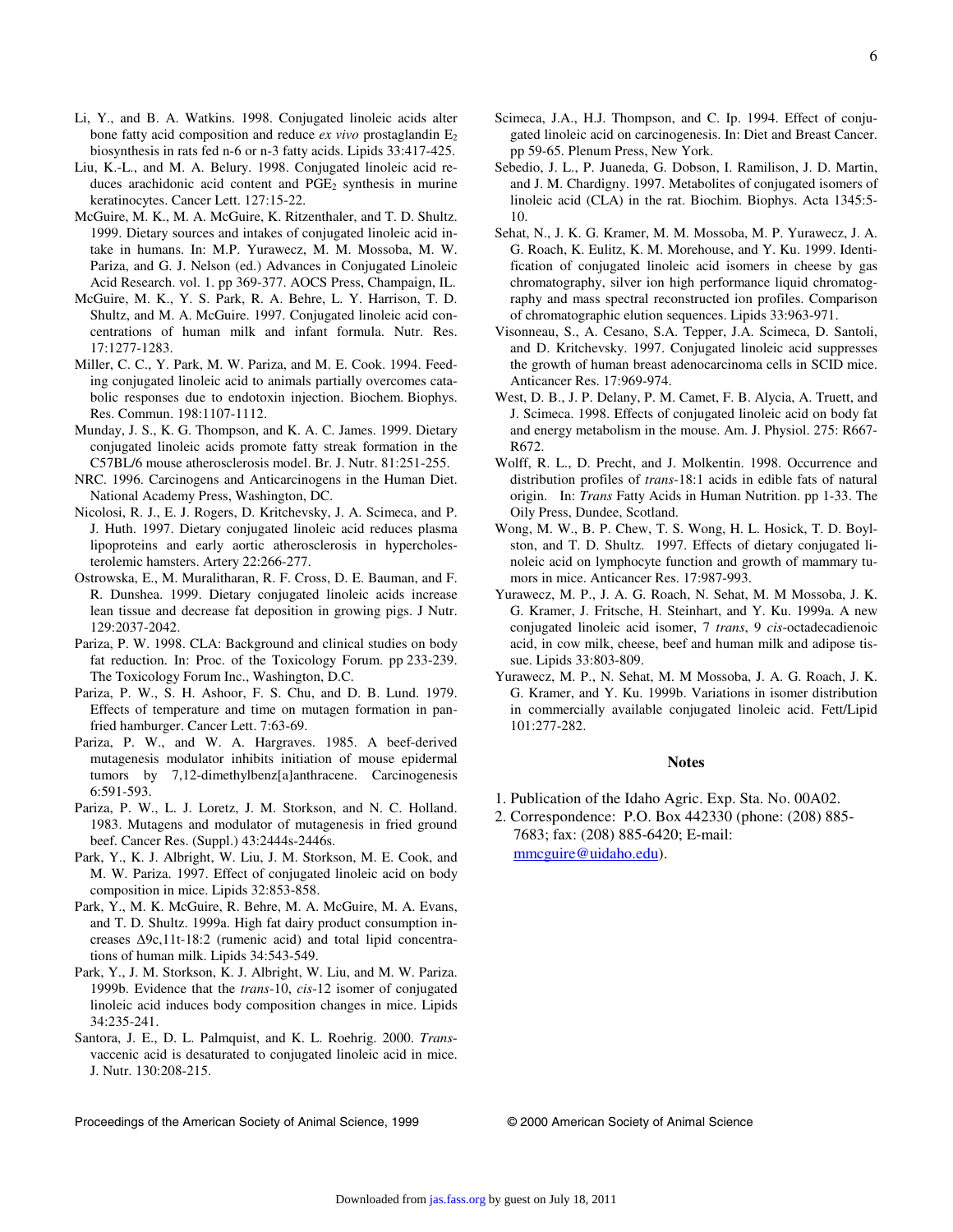| Dietary CLA, %                      | DMBA <sup>b</sup>        | Tumor incidence, %           | Number of<br>tumors  | Total tumor weight,<br>g       |
|-------------------------------------|--------------------------|------------------------------|----------------------|--------------------------------|
| $\overline{0}$<br>0.5<br>1.0<br>1.5 | Yes<br>Yes<br>Yes<br>Yes | 80.0<br>66.7<br>46.7<br>40.0 | 81<br>55<br>36<br>32 | 148.5<br>114.3<br>77.5<br>68.9 |
| 1.5                                 | No                       | $\theta$                     | $\theta$             |                                |

Table 1. Effect of conjugated linoleic acid (CLA) consumption on the presence of mammary tumors in rats<sup>a</sup>

<sup>a</sup>Data from Ip et al. (1991). Rats (n = 30 per group) were fed diets containing CLA for 2 wk before administration of carcinogen to promote mammary tumor development. Rats were maintained on the dietary treatments until euthanized 24 wk after carcinogen administration. The CLA preparation contained 42.5% *cis*-9, *trans*-11 and *trans*-9, *cis*-11 CLA, 43.0% *trans*-10, *cis*-12 CLA, 1.3% *cis*-9, *cis*-11 CLA, 1.2% *cis*-10, *cis*-12 CLA, 2.3% *trans*-9, *trans*-11 and *trans*-10, *trans*-12 CLA, 6.5% linoleic acid, and 3.3% unidentified compounds.

<sup>b</sup> Dimethylbenz[*a*]anthracene.

| Group                      | Dietary CLA, % | Tumor incidence, % | Number of tumors |
|----------------------------|----------------|--------------------|------------------|
|                            |                |                    |                  |
| Control                    | 0.1            | 93                 | 92               |
| Butter CLA <sup>b</sup>    | 0.8            | 50                 | 43               |
| Product A CLA <sup>c</sup> | 0.8            | 53                 | 46               |
| Product B CLA <sup>d</sup> | 0.8            | 57                 | 48               |

| <b>Table 2.</b> Incidence and number of mammary tumors in rats fed different sources |  |  |  |  |
|--------------------------------------------------------------------------------------|--|--|--|--|
| of conjugated linoleic acid (CLA) <sup>a</sup>                                       |  |  |  |  |

<sup>a</sup>Adapted from Ip et al. (1999). Feeding of CLA was started from weaning and continued until adminstration of methylnitrosourea (MNU) at 55 dof age. After MNU administration, all animals (*n* = 30 per group) were fed a diet without CLA and sacrificed 24 wk later.

<sup>b</sup> Identified isomers of CLA included 92% *cis*-9, *trans*-11 and 4.8% *cis*-7, *trans*-9.

<sup>c</sup> Identified isomers of CLA included 81% *cis*-9, *trans*-11 and 17% *cis*-9, *cis*-11.

 <sup>d</sup> Identified isomers of CLA included 25.3% *cis*-9, *trans*-11, 36.5% *trans*-10, *cis*-12, 17.6% *cis*-11, *trans*-13, and 15.3% *trans*-8, *cis*-10.